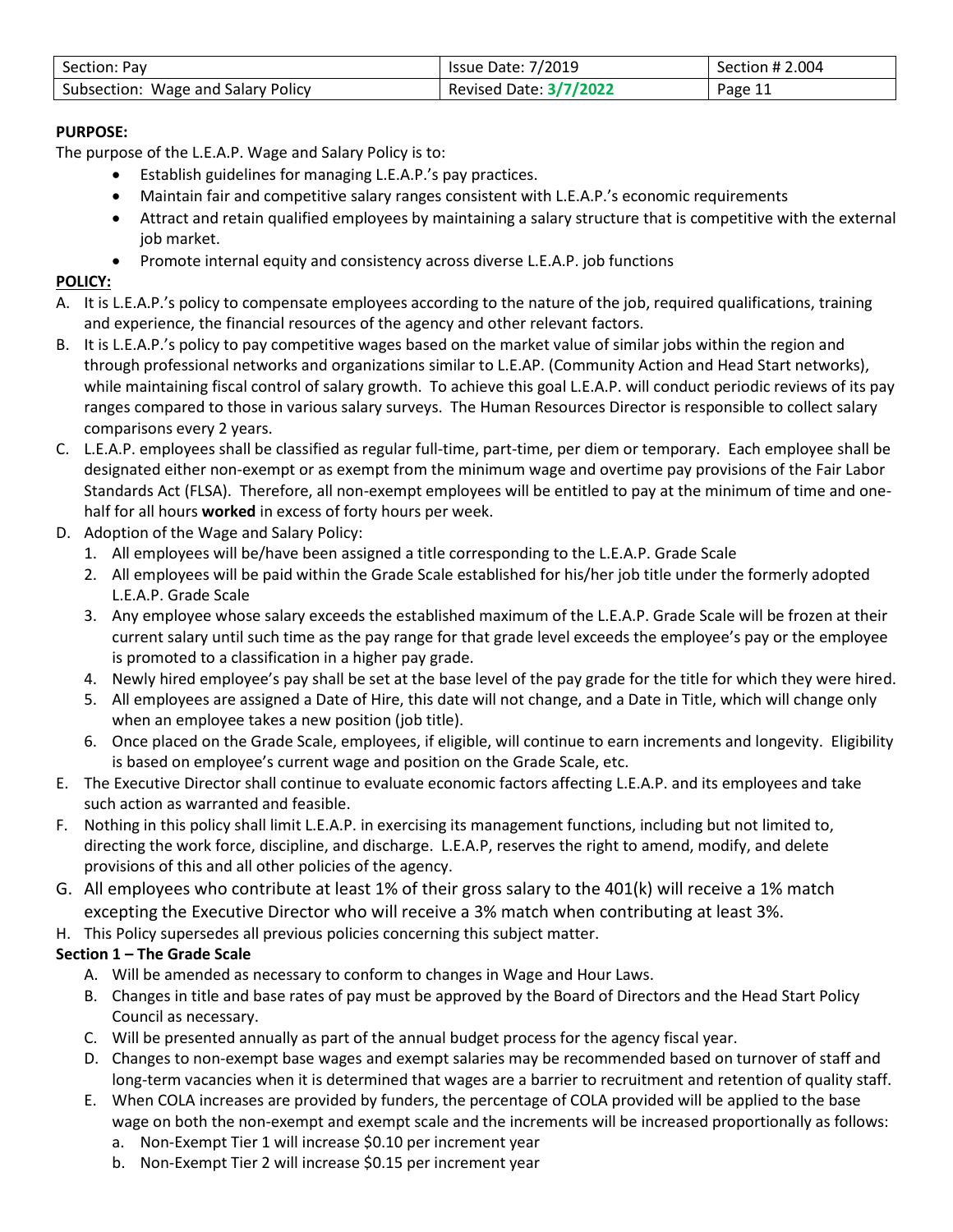- c. Non-Exempt Tier 3 will increase \$0.20 per increment year
- d. Non-Exempt Tier 4 will increase \$0.25 per increment year
- e. Non-Exempt Tier 5 base is multiplied by 1.03 per increment year
- f. Exempt employees will increase 2% per increment year.
- F. COLA will not be applied to longevity.
- G. Funding COLA's will be applied to all titles regardless of the source of the COLA.
- H. Retroactive COLA increases will be paid to active, current staff only.
- I. L.E.A.P. reserves the right to award one-time stipends to employees for exemplary dedication to the mission of L.E.A.P. when funding permits.
- J. **L.E.A.P. reserves the right to award one-time stipends such as Retention Bonuses when economic factors such as, high turnover rates, employee burnout, etc. occur.**
- K. **L.E.A.P. reserves the right to award Signing Bonuses when economic factors affecting L.E.A.P. such as high vacancy rates indicate these may aid in recruitment and hiring.**

### **Section 1A – Non-Exempt Employees**

- A. All new hires will begin at the base rate hourly wage for the title for which they have been hired
- B. At the time of original hire, the Date of Hire and Date in Title will be the same.
- C. Employment records will reflect the starting date as Date of Hire this date will never change. Date in Title will change whenever an employee takes a new position within the agency.
- D. When an employee has been in their position for a full year their hourly wage will be adjusted to the Year 1 on the Grade Scale.
- E. Once placed on the Grade Scale, employees will continue to earn increments on the Grade Scale (Year 2, Year 4, Year 6) and longevity as outlined on the Grade Scale.
- F. Once earned, employees will retain their longevity even if they change titles.

### **Section 1B – Frozen Employees**

A. Employees whose hourly wage exceeds the amount that the Grade Scale allows, based on Date in Title and earned longevity, will remain at the higher rate of pay until the calculated increments and longevity catch up to them or they leave agency service.

#### **Section 1C - Exempt Employees**

- A. The Grade Scale works the same way for Exempt employees as Non-Exempt except that the Grade Scale is based on an annual salary rather than an hourly wage.
- B. Exempt employees' salaries are determined by Date of Hire and Date in Title as outlined previously.
- C. In cases of promotions from non-exempt to exempt, longevity is awarded at the annual rather than the hourly rate at the level consistent with Date of Hire.
- D. Exempt staff whose current salary exceeds the salary consistent with the Grade Scale, will continue to receive the higher salary until the salary earned by Date of Hire and Date in Title exceeds their current salary or they leave agency service.

#### **Section 1D – Temporary Work in another Title**

- A. Non-Exempt Employees
	- 1. When based on the needs of the agency and at the request of a supervisor, an employee **performs some duties of a title outside of their Title for a portion of a workday** they will receive a wage adjustment equal **to \$1.00** per hour in addition to their current hourly rate for the hours they are performing duties out of title regardless of whether they are frozen in their current title. This wage adjustment will be paid in the form of a stipend.
	- 2. When based on the needs of the agency and at the request of a supervisor, an employee **assumes the full responsibility of a title not their own temporarily due to a leave of absence or extended vacancy they will receive a wage adjustment equal to \$1.00 per hour in addition to** their hourly rate **and** they will be paid a stipend for the period they are performing in the temporary title. The stipend will be equal to **\$100** for every increase in Grade Scale Tier between their current title and their temporary title per pay period.
	- 3. When based on the needs of the agency and at the request of a supervisor an employee **assumes the full responsibility of a title not their own temporarily, due to a leave of absence of extended vacancy**, and the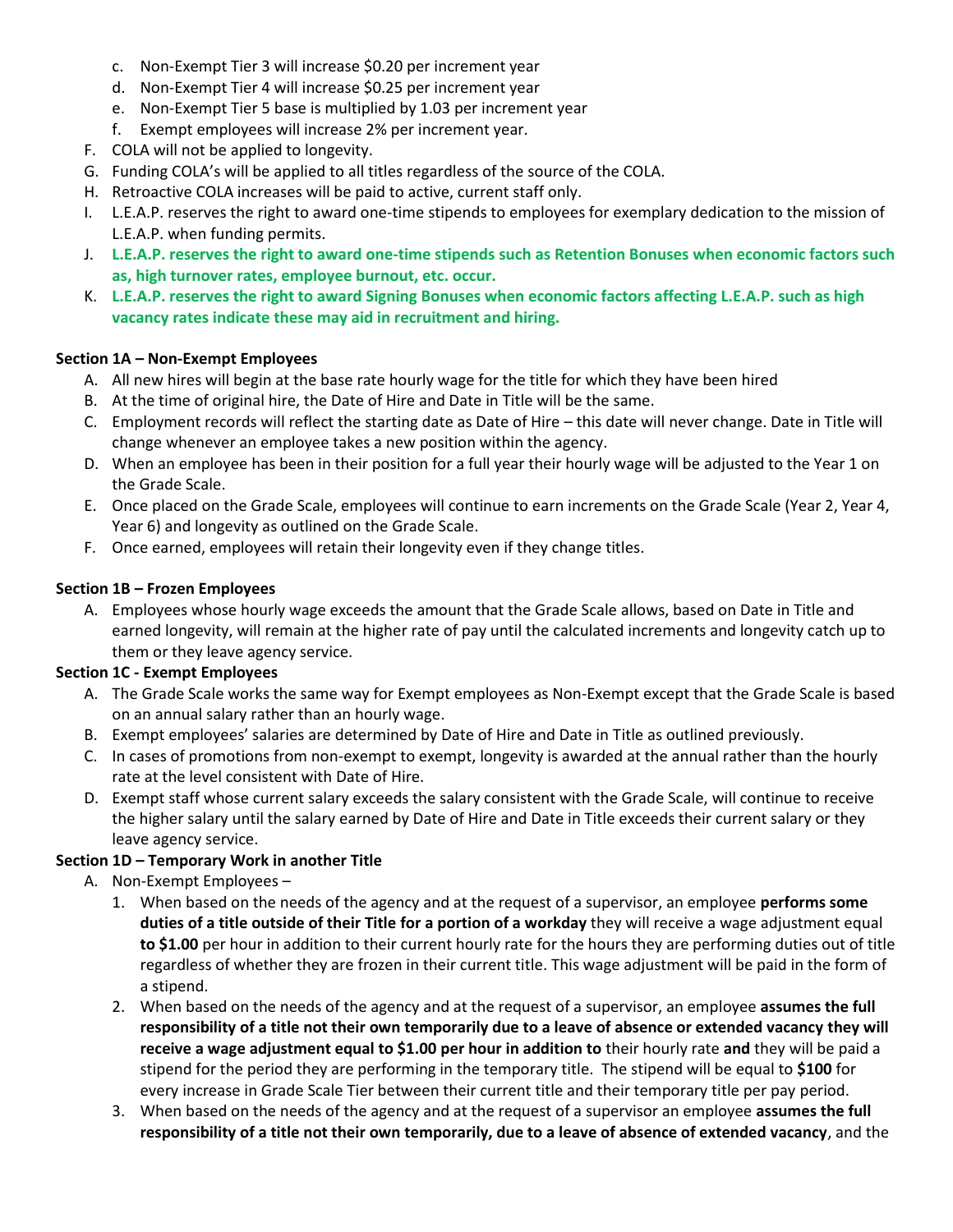temporary title is in the same tier as their current title, **they will receive a wage adjustment equal to \$1.00 per hour in addition to** their hourly rate **and** they will be paid a stipend equal to \$**50** per pay period\*\*.

4. When based on the needs of the agency and at the request of a supervisor an employee **assumes the full responsibility of a title not their own temporarily, due to a leave of absence or extended vacancy,** and the temporary title is in a tier below their grade scale tier **they will receive a wage adjustment equal to \$1.00 per hour in addition to their hourly rate and they will receive a** stipend **for the period they are performing in the temporary title equal to** \$25 per pay period\*\*

\*\***Note: for 2. and 3. when the employee assumes the full responsibility of a title not their own for only a portion of a pay period, that employee will receive a pro-rated stipend based on the number of days in the temporary title.**

- B. Non-Exempt to Exempt Employees
	- 1. When based on the needs of the agency and at the request of a Program Director, a Non-Exempt employee assumes an Exempt title temporarily, due to a leave of absence or extended vacancy, their hourly rate will remain the same but they will be paid a stipend in addition to their regular wage for the period they are performing duties of the temporary title. The stipend will be determined as follows:
		- a. The Program Director and non-exempt employee impacted will determine the extent of the duties of the exempt title being filled on a temporary basis.
		- b. The Executive Director, HR Director and Program Director will review the duties and determine the "annualized salary" for the temporary position based on the extent to which a person is assuming the duties of the exempt title – this "annualized salary" will not exceeded the base salary for the exempt title as detailed in the Grade Scale in effect at the time.
		- c. The current annualized hourly wages for the non-exempt employee, inclusive of longevity and steps already earned, will be subtracted from the "annualized salary" as outlined above (b.). The difference will be divided by 26 to determine the stipend to be received each pay period while performing in the temporary exempt position. The stipend will be added to the employee's payroll for each pay period affected by the Program Director.
		- d. The exempt job duties assumed, the stipend, and a statement of expected duration of the temporary assignment will be documented and signed off on by the employee and Program Director; a copy will be maintained in the employee's personnel file. Please note that the employee's status (i.e. non-exempt) will not change during the temporary assignment and hours worked exceeding agreed upon scheduled hours will not increase the amount of the stipend.
- C. Exempt to Exempt Temporary Work in another Title
	- 1. When based on the needs of the agency and at the request of the Executive Director and/or Program Director, an exempt employee assumes another exempt title temporarily, due to a leave of absence or extended vacancy, their rate of pay will remain the same but they will be paid a stipend in addition to their regular rate of pay for the period they are performing duties of the temporary title. The stipend will be determined as follows:
		- a. The Executive Director and exempt employee impacted will determine the extent of the duties of the exempt title being filled on a temporary basis.
		- b. The Executive Director and the HR Director will review the duties and determine the stipend based on the extent of the duties of the exempt title being filled on a temporary basis. The stipend will be added to the employee's payroll for each pay period affected by the Program Director or the Program Director.

## **Section 1F – Promotions/Demotions/Lateral Transfers**

L.E.A.P. encourages and supports the professional development of all staff and actively seeks to promote current employees to positions for which they are qualified.

- A. Promotion When an employee is promoted to a title in a higher tier on the Grade Scale than their current position, they will be placed at the base wage rate for that position and be given a new Date in Title – they then move through the year increments based on the new Date in Title. Longevity already earned, based on the Date of Hire, is added to the hourly wage based on Date in Title.
- B. Demotion Demotion can be voluntary or involuntary